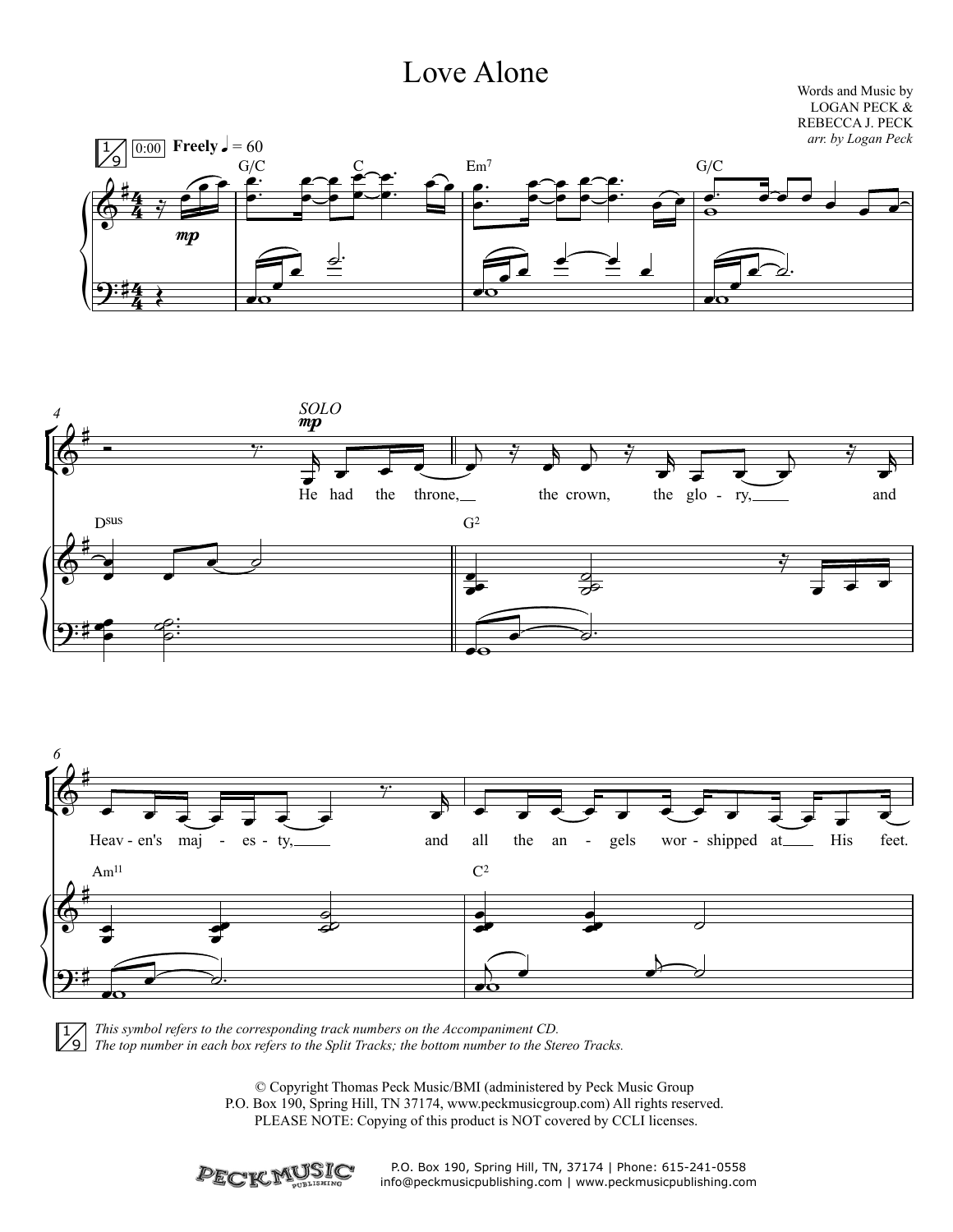



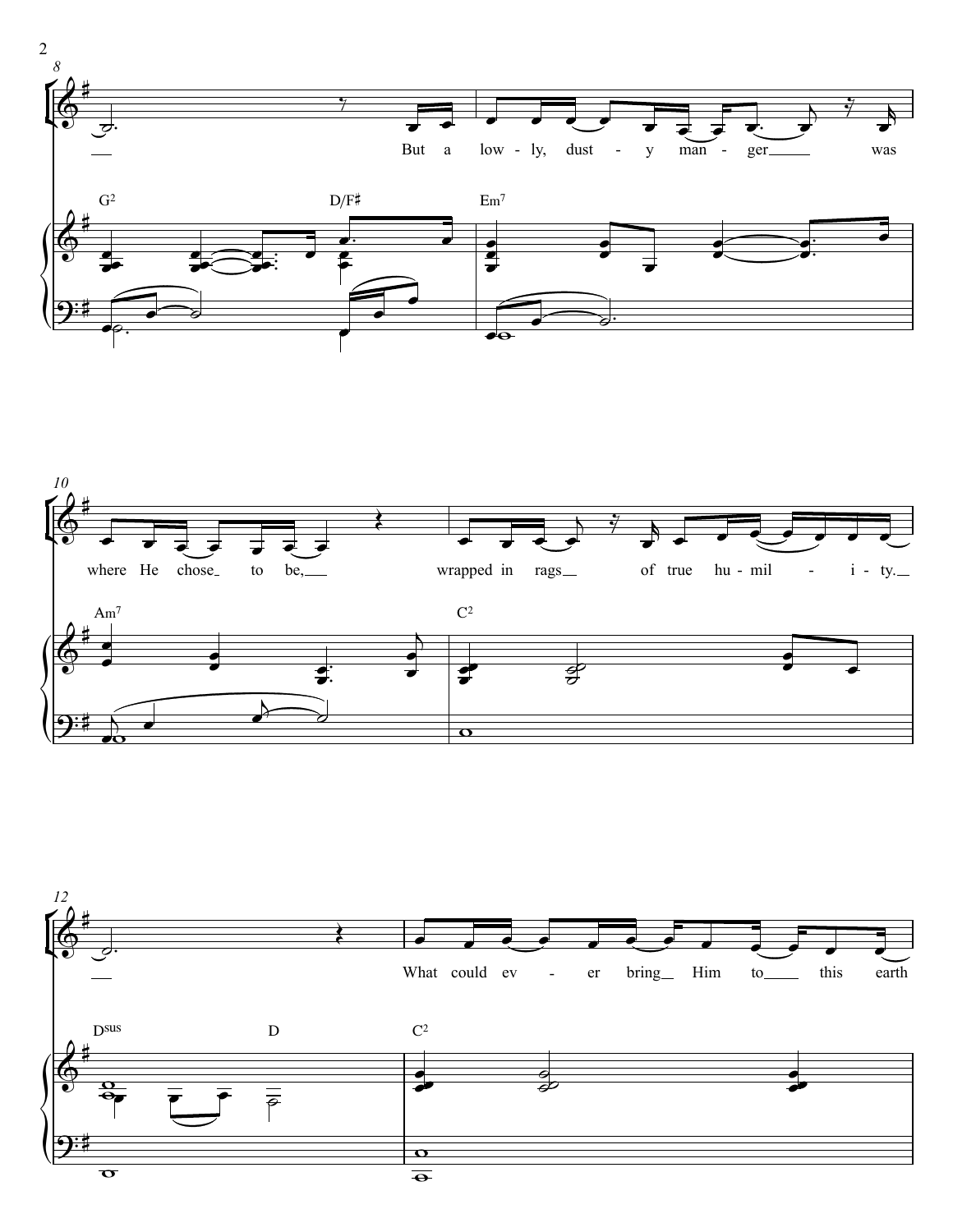



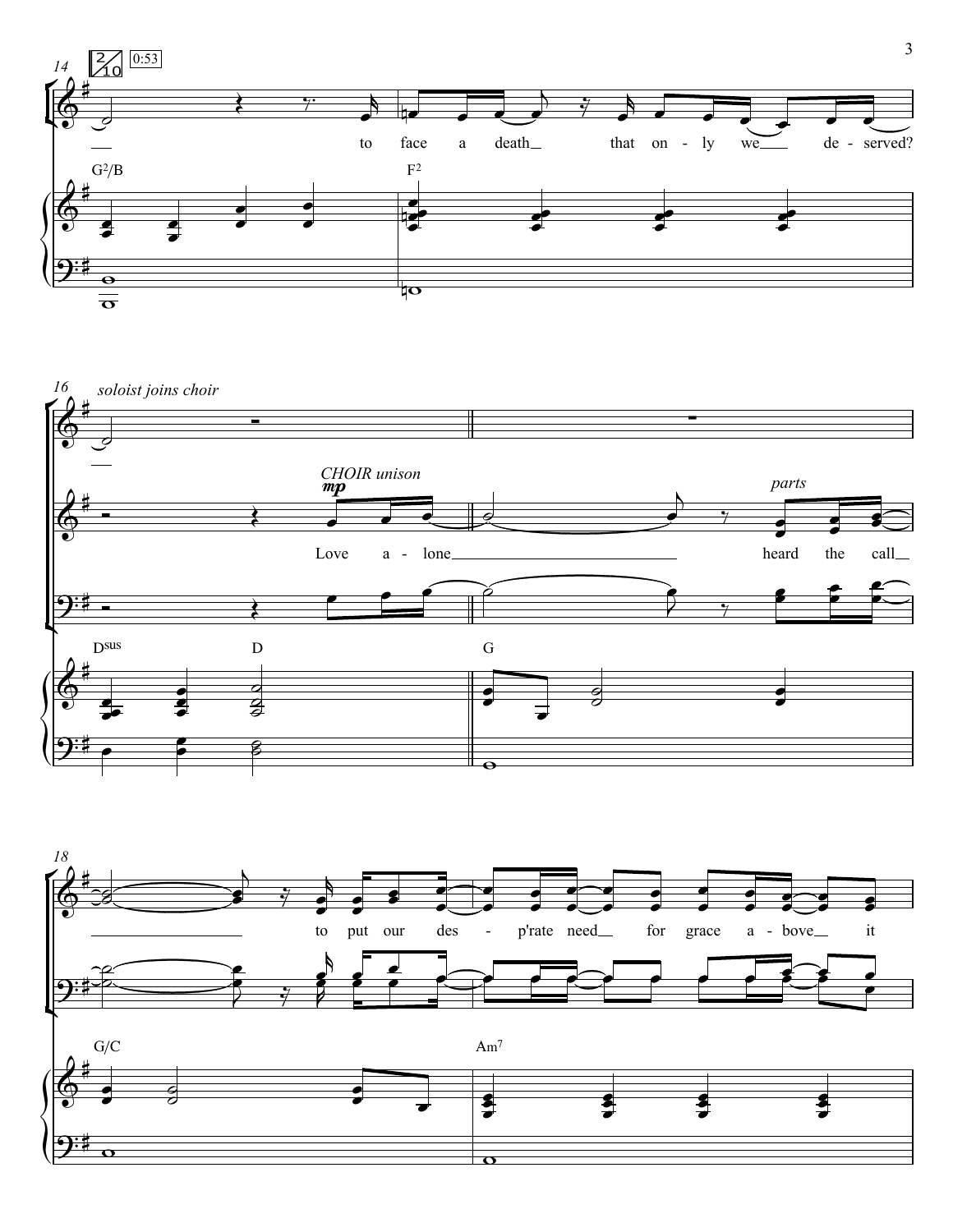



 $\overline{\bullet}$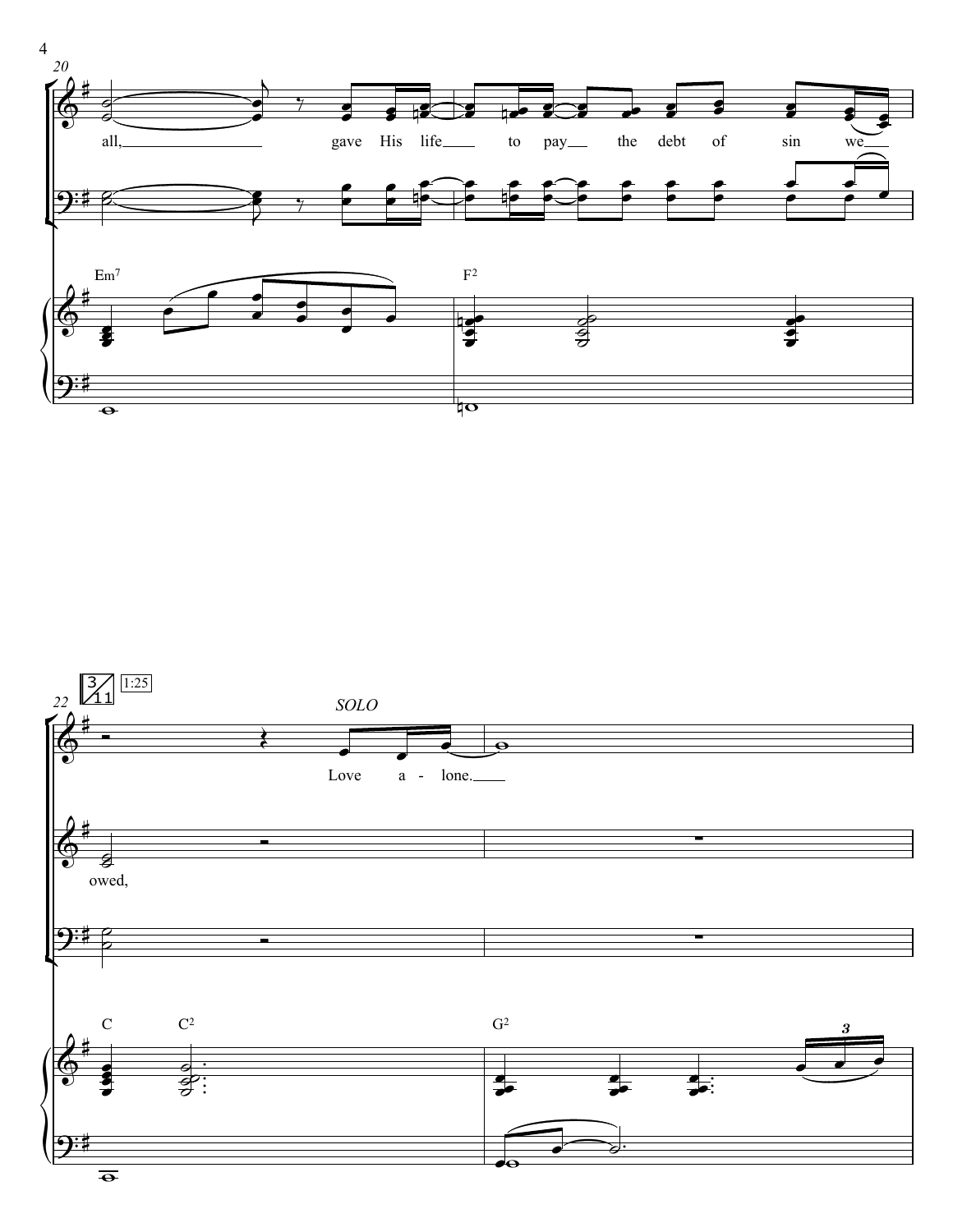

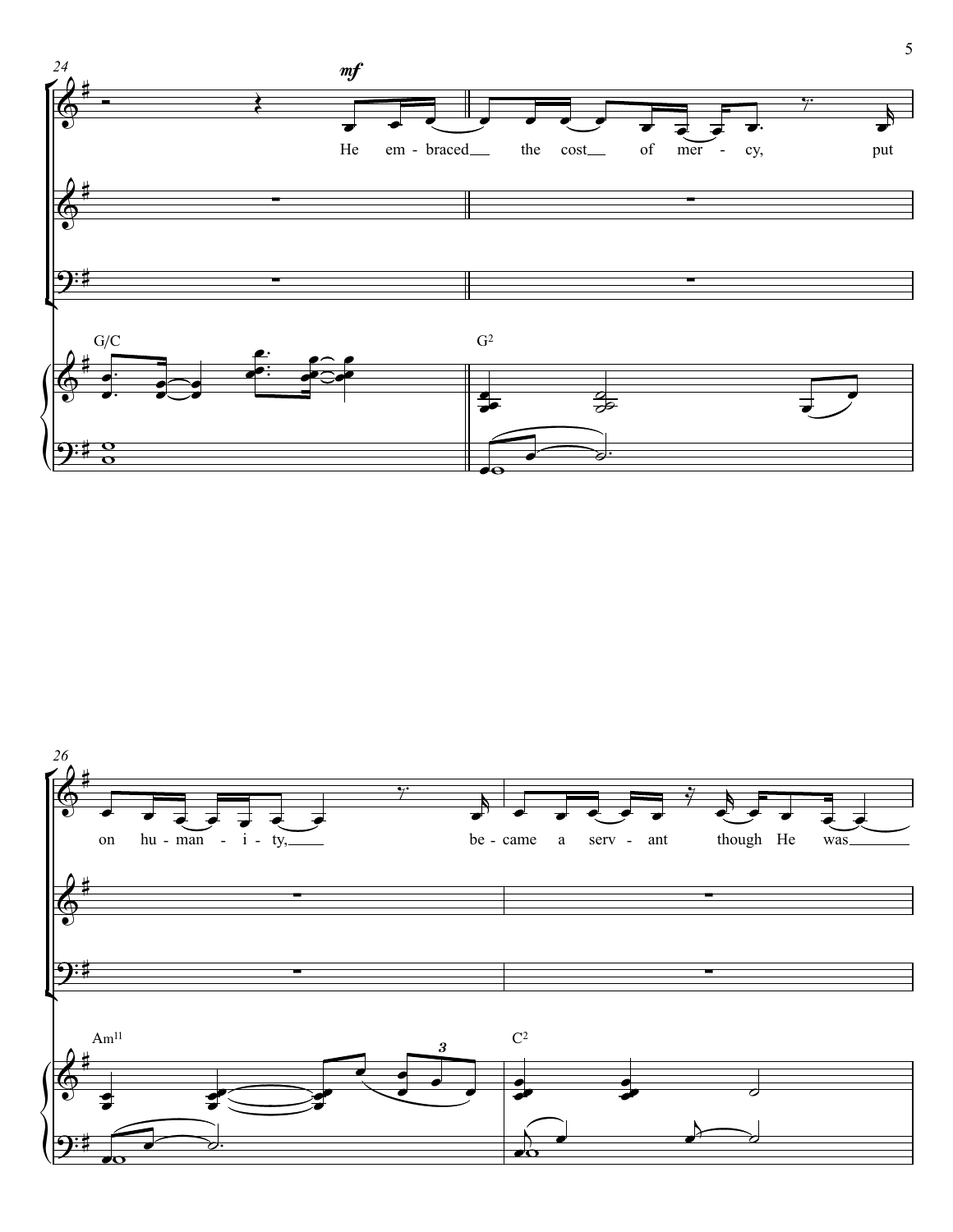

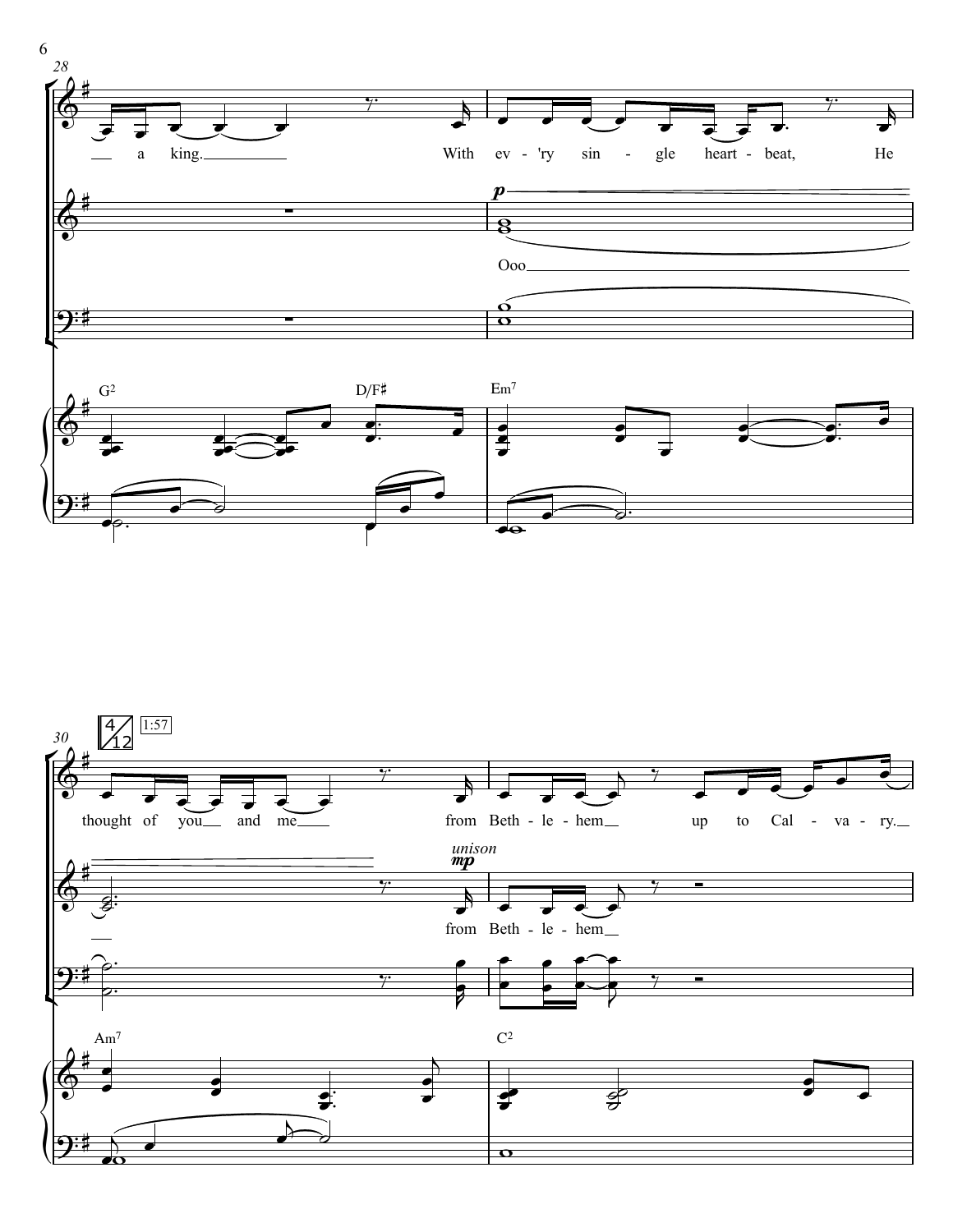

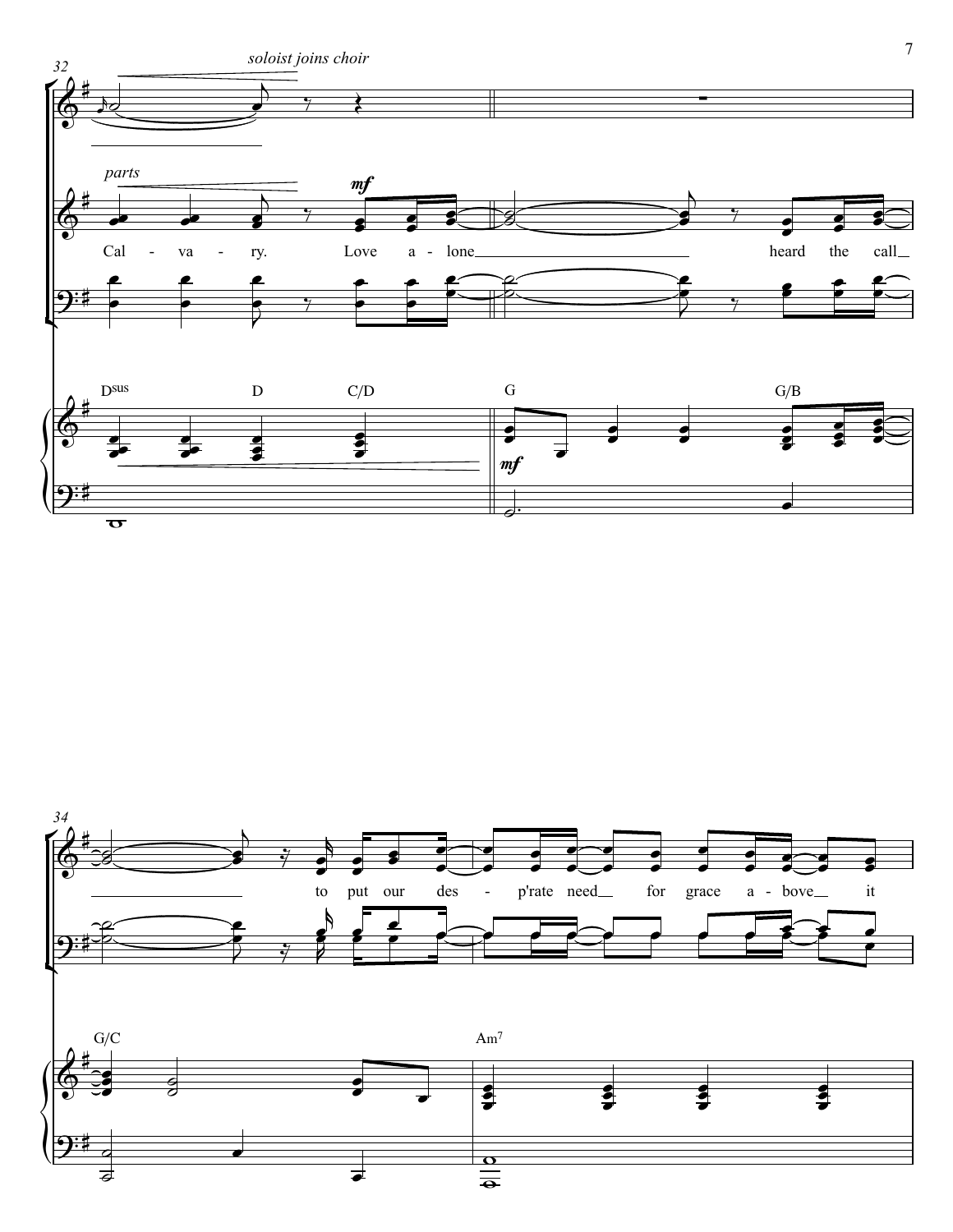

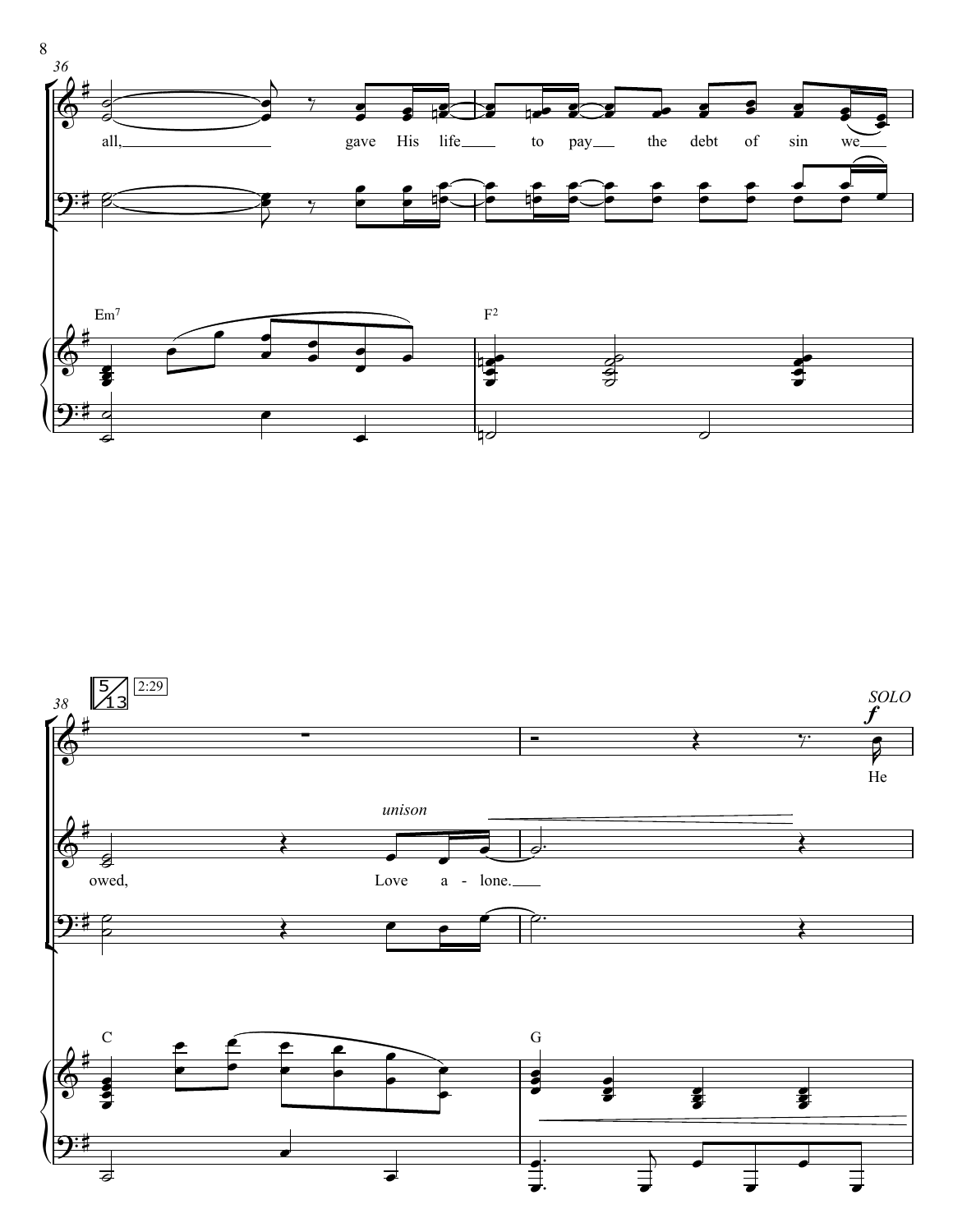

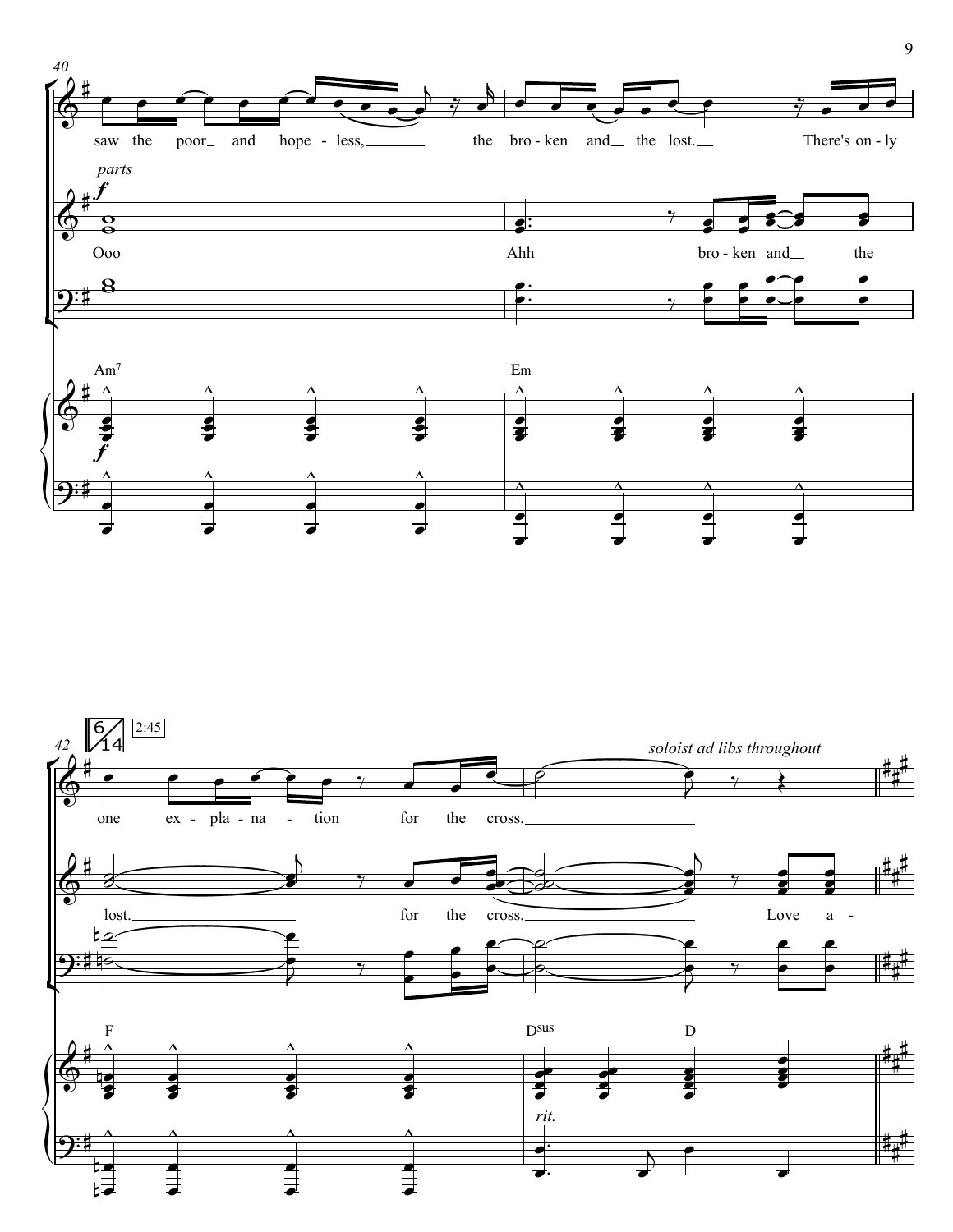





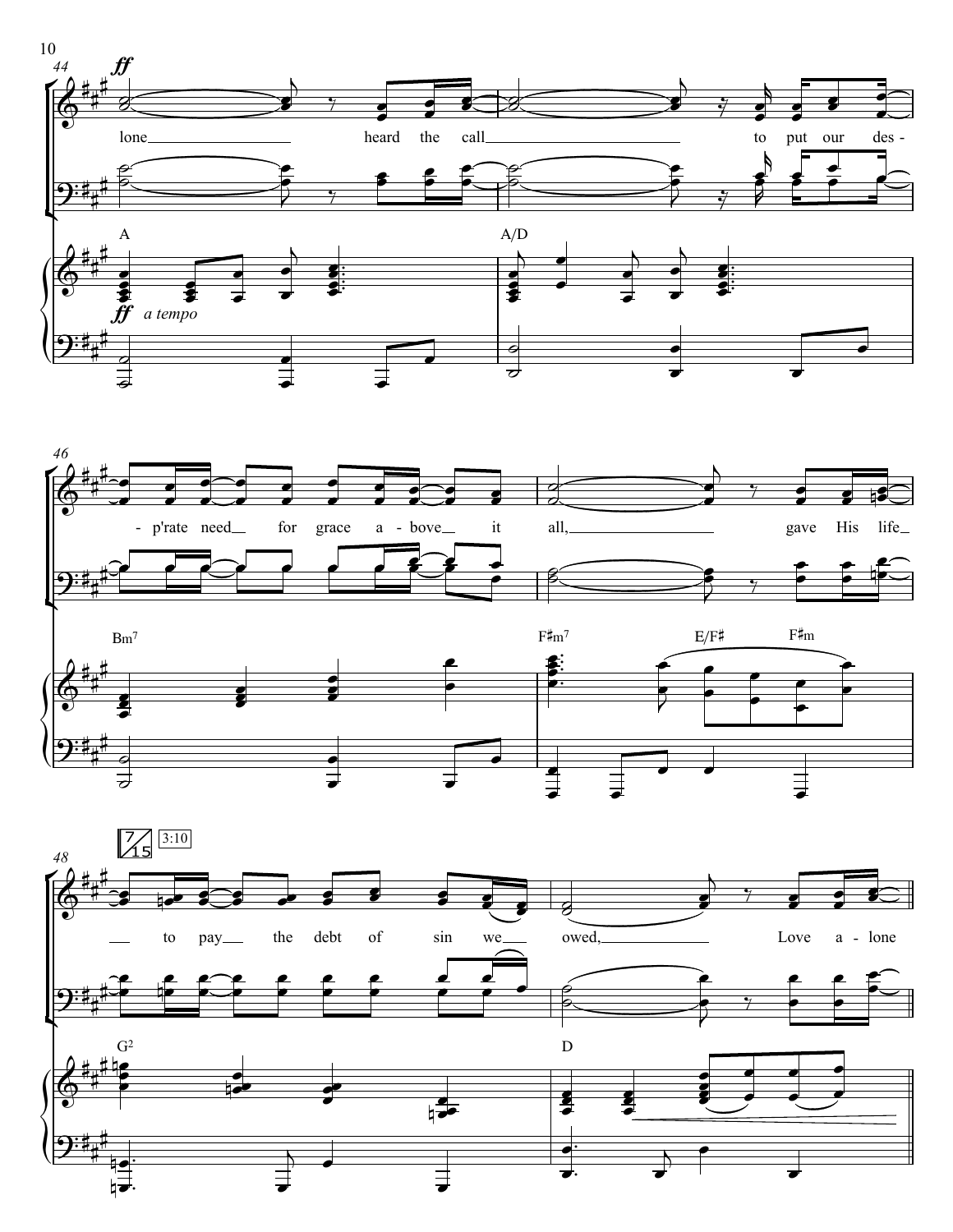

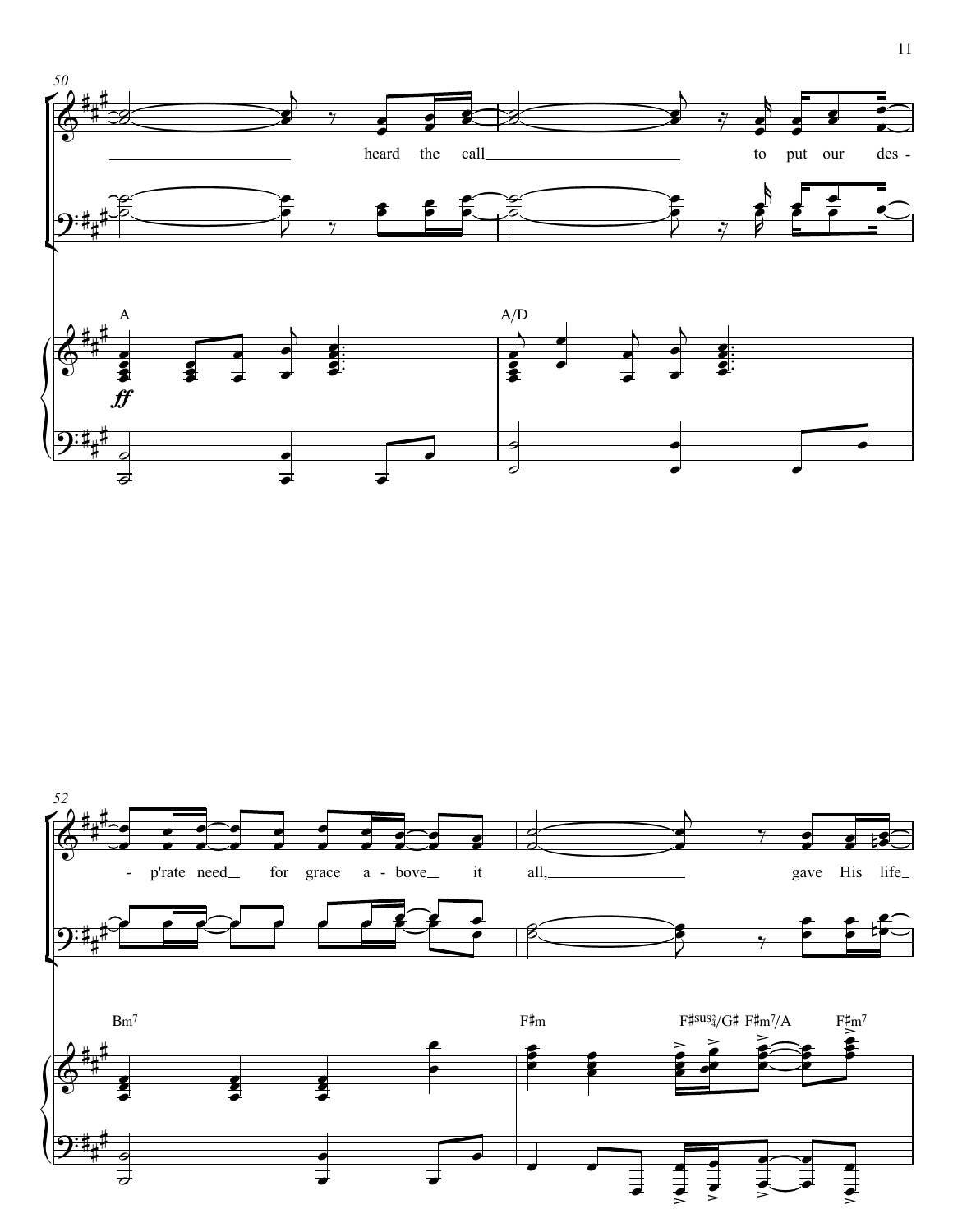